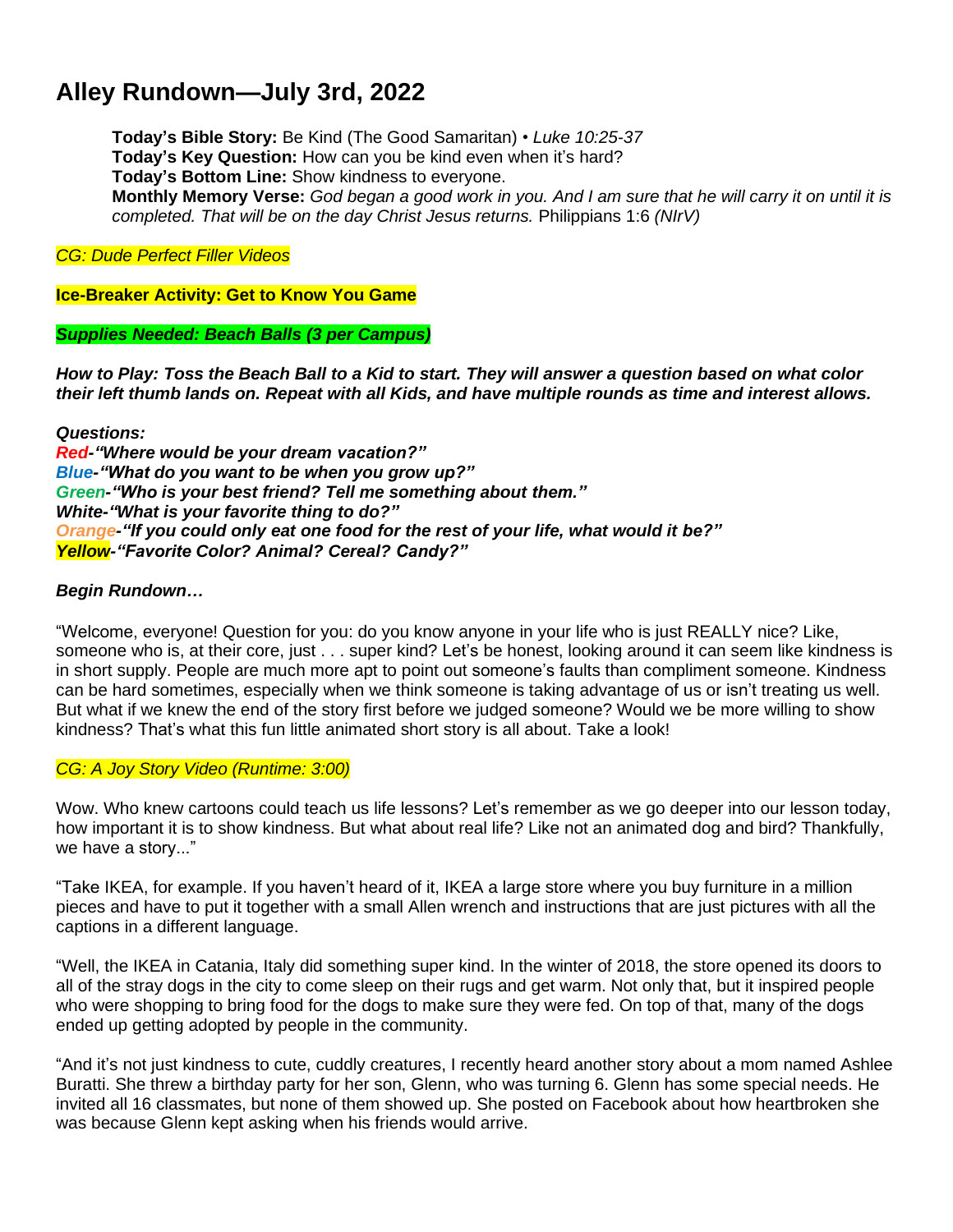"Well, immediately after posting, she was flooded with requests from other moms and kids in the neighborhood asking if they could come celebrate his party. In a little bit, 40 people came over to eat cake; they brought gifts, and even the local sheriff's department got involved—they arranged for a helicopter fly-over over Glenn's house. The local fire department came and let Glenn explore a fire truck, even letting him take a ride on a police motorbike.

"Stories like these make me remember that people can be really kind! It's not all bad news out there. OK, so what about you? Do you have any stories of random acts of kindness?" (*take a few responses)*

"These are great stories, right? But often times we show kindness to people we know, maybe only people we like. How can we show kindness, not just to those people . . . but to EVERYONE?

"People can be funny and loving and enjoyable to be around. But they can be in bad moods, hard to get along with, or sometimes just downright mean. Everyone knows that kindness is a good thing, and honestly, being nice and kind to others seems like common sense . . . so why is it sometimes so hard to be kind? Can we LEARN to be kind? Even to the people who annoy us the most? These are great questions to think about, and thankfully the writers of the Bible have quite a bit to say about kindness.

"We can find all sorts of wisdom in the Bible. It's the kind of wisdom that you can actually take and apply to your own lives. The Bible is full of ideas and truth that, even though it was thousands of years ago, can help us today. Let's take a look with the help of this week's Episode!"

### *CG: Lesson Video (Runtime: 16:00)*

"With this story, Jesus showed people a different way of thinking—a new way of living. Not only was Jesus helping people understand what it means to 'love your neighbor,' but Jesus also clarified who a 'neighbor' was in the first place. The Samaritan wasn't the person who people would have expected to show kindness, especially to a Jewish traveler.

"Let's think about this for a moment. You know, being kind doesn't just mean 'being nice.' You can be 'nice' to someone's face and totally not be kind to them, right? Being kind means going beyond yourself, reaching out to others and treating them in the same way that you would want to be treated. If you were beaten up by the side of the road, you'd want someone to stop and help! So, in being kind, be the sort of person who would stop.

"A kid at school sitting by themselves. Someone who is being bullied. Your brother or sister struggling to ride their bike. A parent who has worked all day and is now faced with a sink full of dishes. Look around you, and there are LOTS of ways to be kind, right in your own neighborhood. It's a great way to make waves and show people God's love.

"Show kindness not just to some people, not just to those who you like or that you know . . . but to everyone. EVERYONE. You can be the one to make the first move toward kindness, and in doing so, you're showing others that they are valuable. As you head to your Small Groups, think about this question:

### *SLIDE: Key Question*

"*[Key Question]* **How can you be kind, even when it's hard?** Think about the times when it's difficult to be kind. Times when the people around you aren't the nicest—times when the situation gets your blood boiling or when others really don't deserve it. How can you find ways to be kind, even in those situations? You'll talk more about this in Small Group, but before we head there, let's pray and ask God to help us choose kindness. Let's pray.

> *Lead group in a prayer related to what they just heard. After prayer, lead offering and dismiss kids to Small Group.*